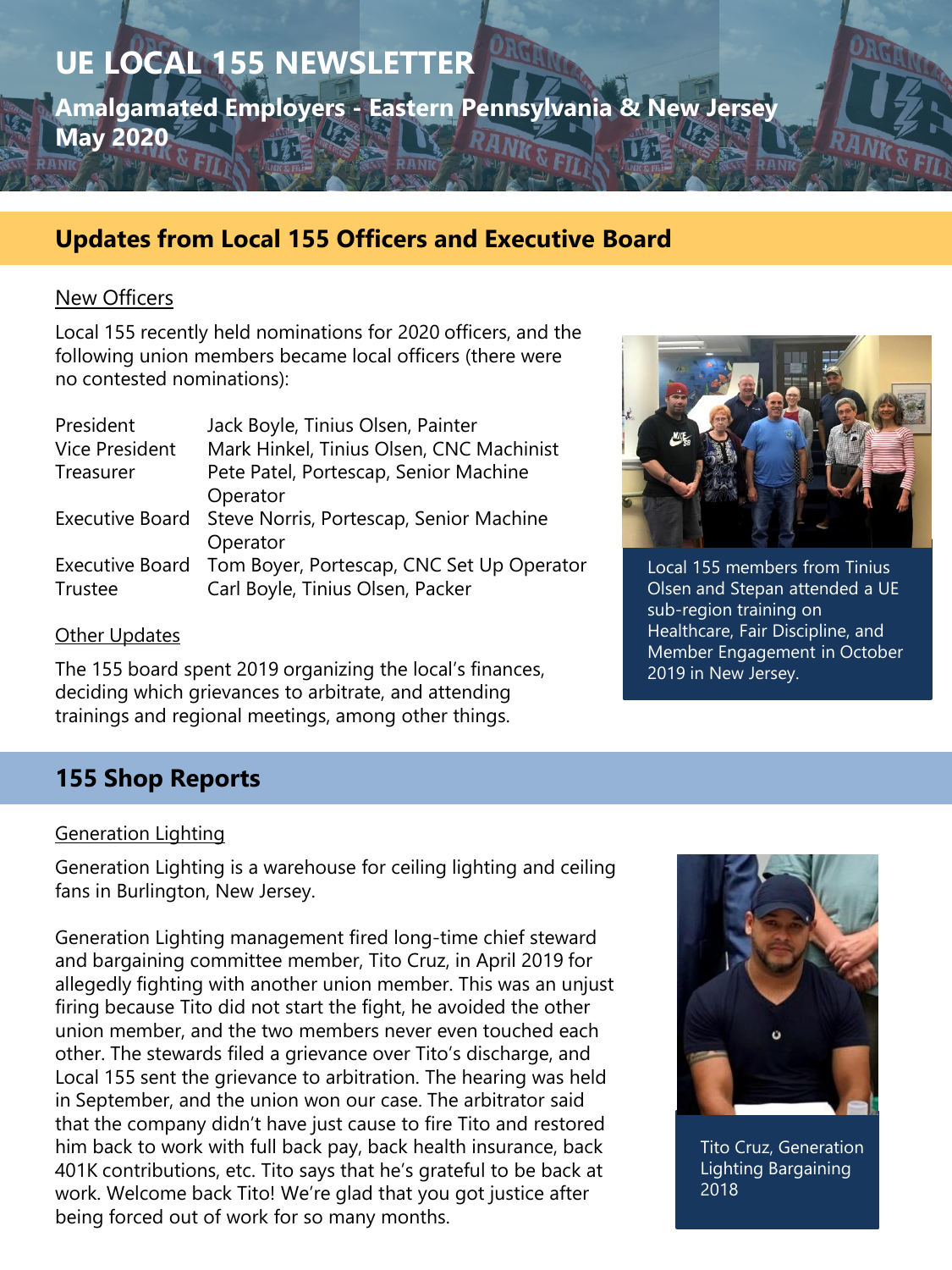## **155 Shop Reports Continued**

## Generation Lighting Continued

The warehouse is still open during the Coronavirus crisis. The members are concerned about the safety of so many people working in the building together. The union has been bargaining with the company over extra safety provisions, flexible schedules, and hazard pay.

This shop also recently had a steward election. The new stewards are: Ray Yonksie (chief steward), Luis Garcia Leon, Brian Perkins, Victor Ramos, Pete Torres, Rafael Vazquez-Rodriguez, and Frank Kasperowicz.



The day of Tito's 3<sup>rd</sup> step grievance hearing, union members put signs in their cars in the company parking lot to support him.

#### Portescap

Portescap makes micro surgical motors in West Chester, Pennsylvania.

The Portescap union members have been working through the Coronavirus crisis. The company plans to start making more ventilator motors. Many members are worried about having so many people working in one building (there are about 80 union members at Portescap), since public health authorities are advising to stay away from groups bigger than eight. The union representatives at Portescap have been discussing solutions with the company. The union committee has also been starting to think about their negotiations coming up this fall.

This shop also recently had a steward and union committee election. The chief steward is Sean Robinson, and the shop committee is Pete Patel, Steve Hughes, and Johnny Krider.



members at Portescap.

#### Tinius Olsen

Tinius makes material testing instruments in Horsham, Pennsylvania.

Tinius Olsen closed for a week due to the Coronavirus, but it is back open again. Management agreed to some temporary changes to support union members during the epidemic. The company is providing safety gloves and masks, limiting access to the facility, allowing union members to be absent without attendance discipline, allowing them more flexibility on using vacation time, offering to loan members 75% of their pay if they take



Tinius Olsen members held signs to support the 2019 UE Local 506 & 618 strike in Erie, PA.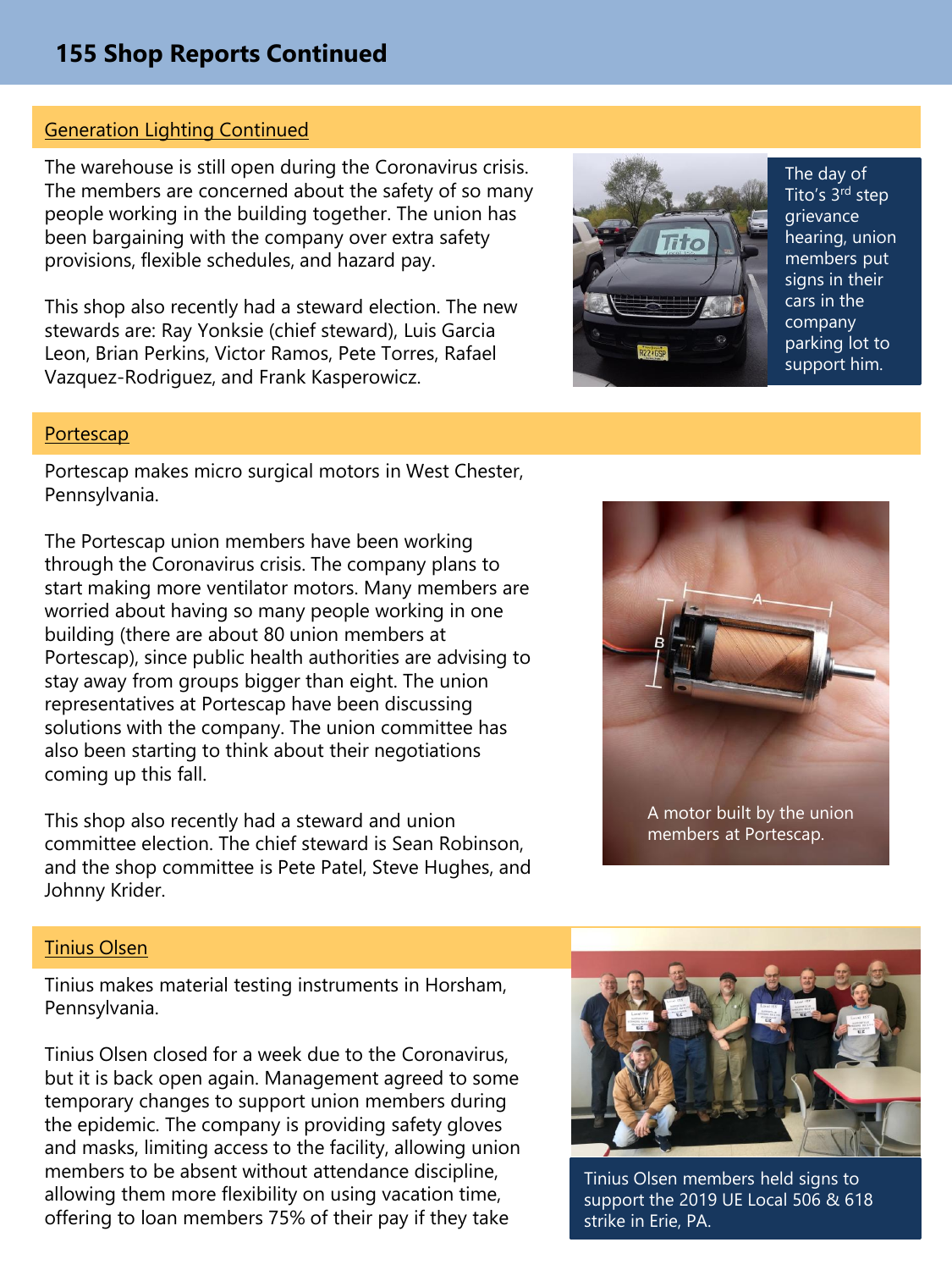# **155 Shop Reports Continued**

#### Tinius Olsen Continued

off work (with members repaying that pay after the crisis passes), disinfecting the building, providing hand sterilizing agents, and offering to help the members if they have trouble with their bills.

This shop recently had a steward and union committee election. The chief steward is Jack Boyle, and the shop committee is Mike Roberto, Dave Burns, and Dan Vargo.



Mark Hinkel, Local 155 Vice President, supporting workers organizing a new union at ESS in New Jersey in 2019.

#### Stepan Company

Stepan is a chemical company in Fieldsboro, New Jersey.

The plant has been staffed by a skeleton crew ever since the company implemented a voluntary separation plan in 2018. The members work tons of overtime. Many of the jobs that the company eliminated a couple of years ago have been coming back, however, as business picks back up. The stewards have resolved a number of grievances with the company. Contract bargaining is also coming up at Stepan this fall.

Stepan's chief steward is Paul Paradise, and the other stewards are Gerald Crawford, Bobby Jones, Wayne Brown, and Chris Coulton.



The Stepan New Jersey bargaining committee made t-shirts about the plant's understaffing during 2017 negotiations.

#### **Hallcon**

Hallcon drives railroad crews in and between rail yards. It's a national company, and Local 155 represents members in yards in Newark, Port Reading, Metuchen and Camden, New Jersey.

The UE has a national contract with Hallcon, and since the new collective bargaining agreement was settled there have been a lot of grievances to enforce it. The New Jersey Hallcon drivers also faced layoffs in the Croxton yard last year, because the company lost the contract for that railroad. The company has been doing a poor job of providing PPE to protect drivers from the Coronavirus.

The Hallcon stewards are Nrmeen Daood in the Oak Island yard and Mike Paige in the Pavonia yard.



New Jersey Hallcon drivers held a banner in front of the Croxton rail yard protesting poverty wages during 2019 negotiations.